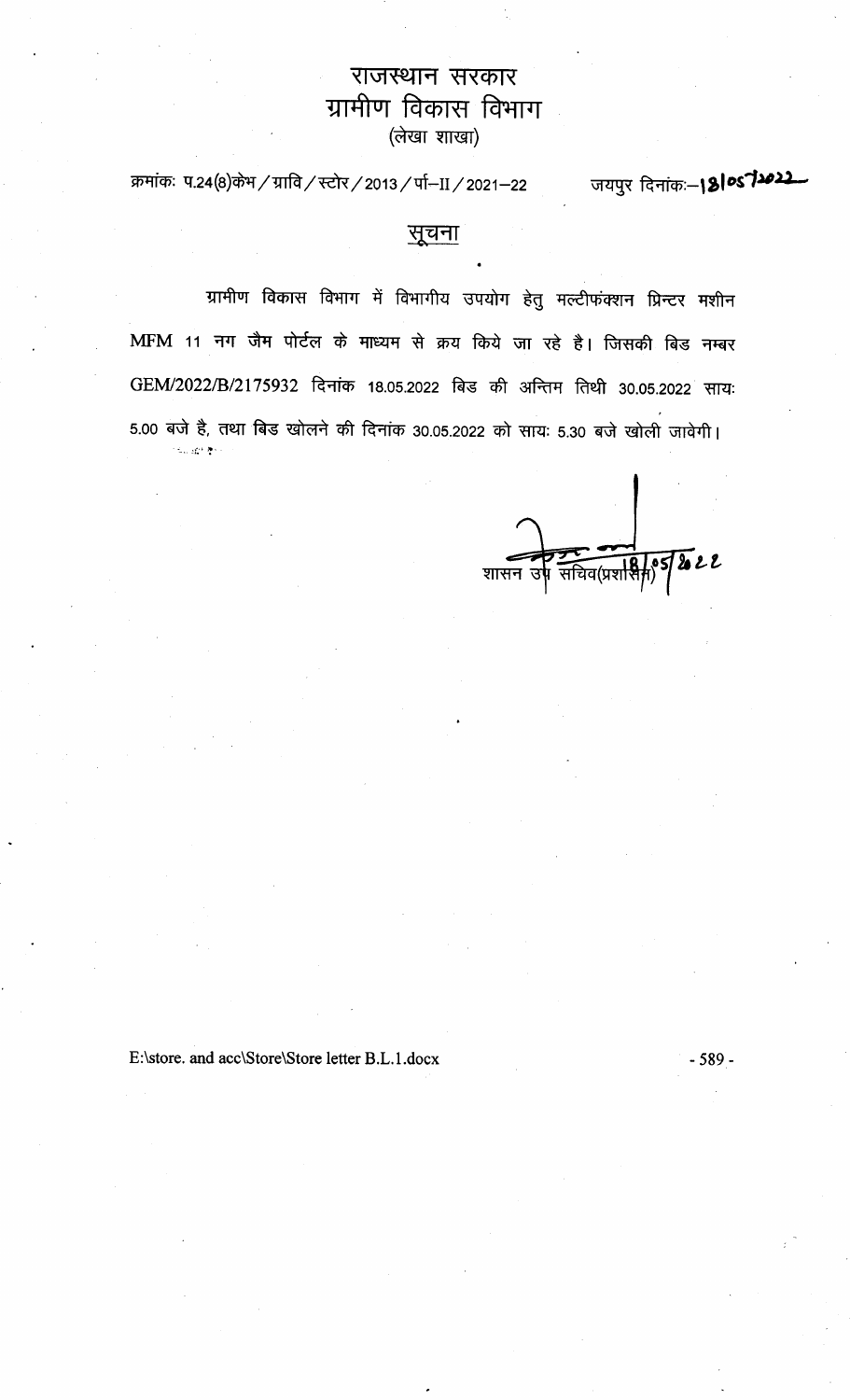



### **Bid Document**

| <b>Bid Details</b>                                                              |                                                                                                                                                                                                                                                                                                                                                                                                 |  |
|---------------------------------------------------------------------------------|-------------------------------------------------------------------------------------------------------------------------------------------------------------------------------------------------------------------------------------------------------------------------------------------------------------------------------------------------------------------------------------------------|--|
| <b>Bid End Date/Time</b>                                                        | 30-05-2022 17:00:00                                                                                                                                                                                                                                                                                                                                                                             |  |
| <b>Bid Opening Date/Time</b>                                                    | 30-05-2022 17:30:00                                                                                                                                                                                                                                                                                                                                                                             |  |
| <b>Bid Offer Validity (From End Date)</b>                                       | 30 (Days)                                                                                                                                                                                                                                                                                                                                                                                       |  |
| <b>Ministry/State Name</b>                                                      | Rajasthan                                                                                                                                                                                                                                                                                                                                                                                       |  |
| <b>Department Name</b>                                                          | Rural Development And Panchayati Raj Department<br>Rajasthan                                                                                                                                                                                                                                                                                                                                    |  |
| <b>Organisation Name</b>                                                        | N/a                                                                                                                                                                                                                                                                                                                                                                                             |  |
| <b>Office Name</b>                                                              | Rural Development Department                                                                                                                                                                                                                                                                                                                                                                    |  |
| <b>Total Quantity</b>                                                           | 11                                                                                                                                                                                                                                                                                                                                                                                              |  |
| <b>Item Category</b>                                                            | Multifunction Machines MFM (Q2)                                                                                                                                                                                                                                                                                                                                                                 |  |
| Minimum Average Annual Turnover of the<br>bidder (For 3 Years)                  | $2$ Lakh $(s)$                                                                                                                                                                                                                                                                                                                                                                                  |  |
| <b>OEM Average Turnover (Last 3 Years)</b>                                      | 2 Lakh (s)                                                                                                                                                                                                                                                                                                                                                                                      |  |
| <b>Years of Past Experience Required for</b><br>same/similar service            | 3 Year (s)                                                                                                                                                                                                                                                                                                                                                                                      |  |
| <b>MSE Exemption for Years of Experience and</b><br><b>Turnover</b>             | <b>No</b>                                                                                                                                                                                                                                                                                                                                                                                       |  |
| <b>Startup Exemption for Years of Experience</b><br>and Turnover                | No.                                                                                                                                                                                                                                                                                                                                                                                             |  |
| <b>Document required from seller</b>                                            | Experience Criteria, Past Performance, Bidder<br>Turnover, Certificate (Requested in ATC), OEM Authorization<br>Certificate, OEM Annual Turnover, Additional Doc 1<br>(Requested in ATC)<br>*In case any bidder is seeking exemption from Experience /<br>Turnover Criteria, the supporting documents to prove his<br>eligibility for exemption must be uploaded for evaluation by<br>the buyer |  |
| <b>Past Performance</b>                                                         | 80%                                                                                                                                                                                                                                                                                                                                                                                             |  |
| <b>Bid to RA enabled</b>                                                        | No                                                                                                                                                                                                                                                                                                                                                                                              |  |
| <b>Time allowed for Technical Clarifications</b><br>during technical evaluation | 3 Days                                                                                                                                                                                                                                                                                                                                                                                          |  |
| <b>Evaluation Method</b>                                                        | Total value wise evaluation                                                                                                                                                                                                                                                                                                                                                                     |  |

### **EMD Detail**

| Ð | <b>No</b> |
|---|-----------|
|   |           |
|   |           |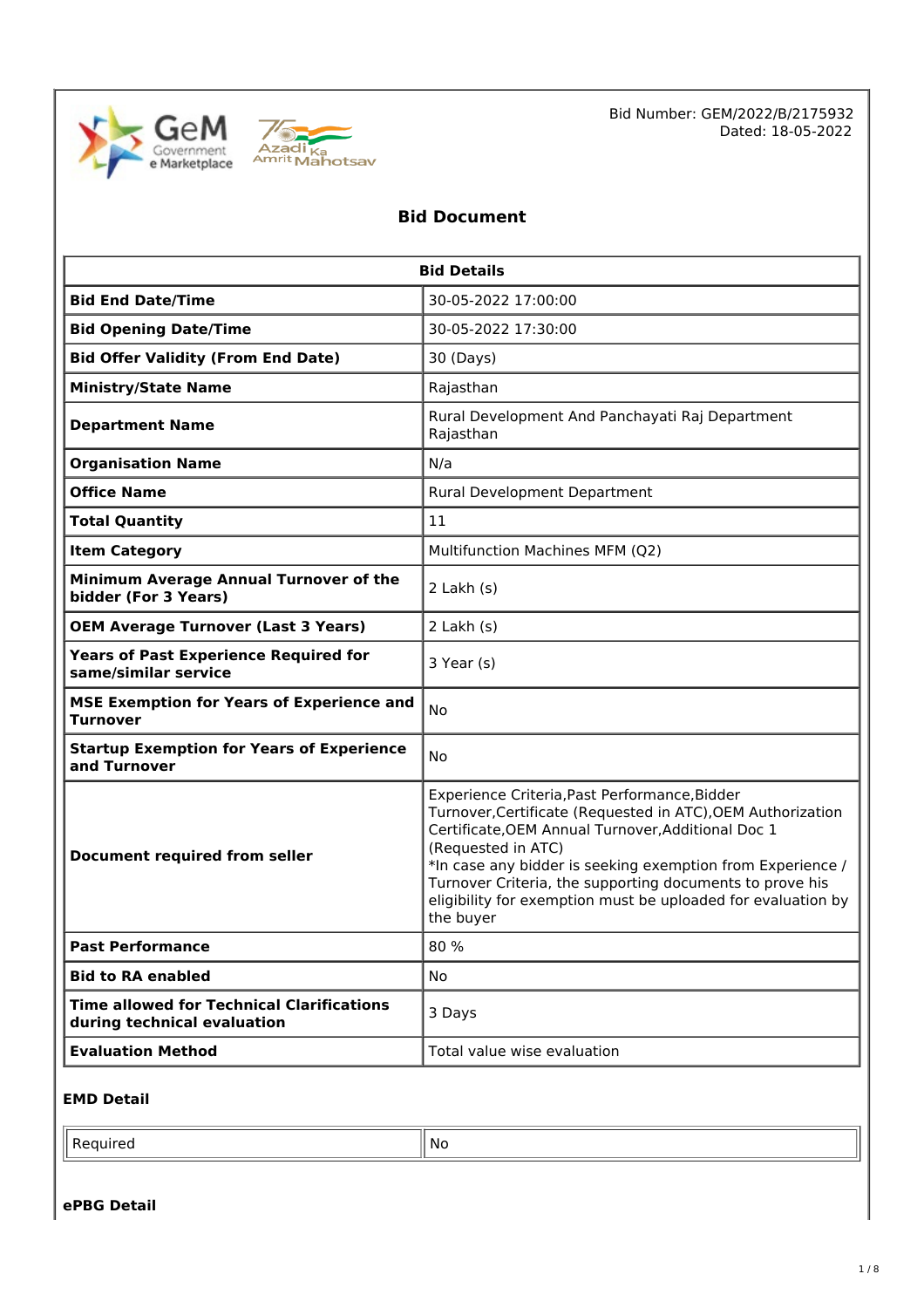| Required                       | No                                                                                                         |  |
|--------------------------------|------------------------------------------------------------------------------------------------------------|--|
|                                |                                                                                                            |  |
| <b>Splitting</b>               |                                                                                                            |  |
| Bid splitting not applied.     |                                                                                                            |  |
| <b>MSE Purchase Preference</b> |                                                                                                            |  |
| MSE Purchase Preference        | No                                                                                                         |  |
| <b>MII Purchase Preference</b> |                                                                                                            |  |
| MII Purchase Preference        | No                                                                                                         |  |
|                                |                                                                                                            |  |
|                                | 1. The minimum average annual financial turnover of the bidder during the last three years, ending on 31st |  |

ninimum average annual financial turnover of the bidder during the last three  $\cdot$ March of the previous financial year, should be as indicated above in the bid document. Documentary evidence in the form of certified Audited Balance Sheets of relevant periods or a certificate from the Chartered Accountant / Cost Accountant indicating the turnover details for the relevant period shall be uploaded with the bid. In case the date of constitution / incorporation of the bidder is less than 3-year-old, the average turnover in respect of the completed financial years after the date of constitution shall be taken into account for this criteria.

2. Experience Criteria: In respect of the filter applied for experience criteria, the Bidder or its OEM {themselves or through reseller(s)} should have regularly, manufactured and supplied same or similar Category Products to any Central / State Govt Organization / PSU / Public Listed Company for number of Financial years as indicated above in the bid document before the bid opening date. Copies of relevant contracts to be submitted along with bid in support of having supplied some quantity during each of the Financial year. In case of bunch bids, the category of primary product having highest value should meet this criterion.

3. OEM Turn Over Criteria: The minimum average annual financial turnover of the OEM of the offered product during the last three years, ending on 31st March of the previous financial year, should be as indicated in the bid document. Documentary evidence in the form of certified Audited Balance Sheets of relevant periods or a certificate from the Chartered Accountant / Cost Accountant indicating the turnover details for the relevant period shall be uploaded with the bid. In case the date of constitution / incorporation of the OEM is less than 3 year old, the average turnover in respect of the completed financial years after the date of constitution shall be taken into account for this criteria.

4. Past Performance: The Bidder or its OEM {themselves or through re-seller(s)} should have supplied same or similar Category Products for 80% of bid quantity, in at least one of the last three Financial years before the bid opening date to any Central / State Govt Organization / PSU / Public Listed Company. Copies of relevant contracts (proving supply of cumulative order quantity in any one financial year) to be submitted along with bid in support of quantity supplied in the relevant Financial year. In case of bunch bids, the category related to primary product having highest bid value should meet this criterion.

### **Multifunction Machines MFM ( 11 pieces )**

Brand Type Registered Brand

### **Technical Specifications**

\* As per GeM Category [Specification](https://bidplus.gem.gov.in/bidding/bid/showCatalogue/2asTlHyi71PgoCLFXWrSLDEWV1VRd-T0wtgiyqc8qhY)

| <b>Specification</b> | <b>Specification Name</b> | <b>Bid Requirement (Allowed Values)</b> |
|----------------------|---------------------------|-----------------------------------------|
| Ungrouped            | <b>Print Technology</b>   | Laser                                   |
|                      | <b>Type of Machine</b>    | Multifunction Machine                   |
|                      | <b>Type of Printing</b>   | Mono                                    |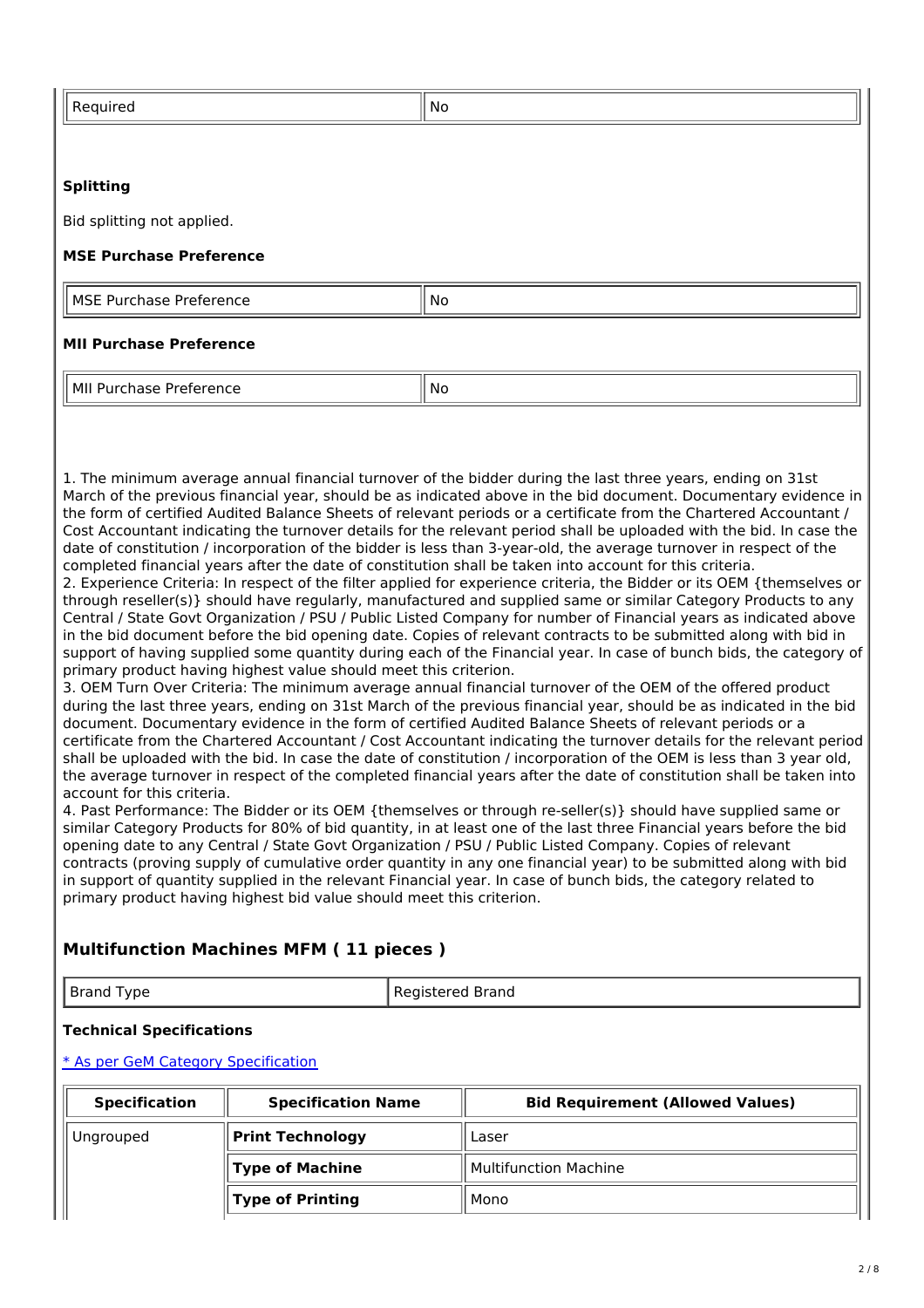| <b>Specification</b> | <b>Specification Name</b>                                                           | <b>Bid Requirement (Allowed Values)</b>                                                                                                                                                                                                |
|----------------------|-------------------------------------------------------------------------------------|----------------------------------------------------------------------------------------------------------------------------------------------------------------------------------------------------------------------------------------|
|                      | <b>Cartridge Technology</b>                                                         | Composite Cartridge, Separate Drum and Toner<br>(Mono Component), Separate Drum and Toner (Dual<br>Component) Or higher                                                                                                                |
|                      | <b>Platen/Flatbed Size</b>                                                          | A4, A3, Legal Or higher                                                                                                                                                                                                                |
|                      | <b>Paper Size (Original/Image)</b>                                                  | A4/A4                                                                                                                                                                                                                                  |
|                      | <b>RAM size (MB)</b>                                                                | 128, 256, 512, 1024, 2048, 4096, 6144, 3072, 320,<br>768, 1536, 1500, 758, 1250, 2560, 7168, 5120, 8192,<br>16384, 2816, 4000, 2000, 10240, 4608 Or higher                                                                             |
|                      | <b>Hard Disk Capacity(GB)</b>                                                       | 0, 8, 128, 160, 256, 320, 500, 1024, 250, 640, 32,<br>1000, 2000, 3000 Or higher                                                                                                                                                       |
|                      | <b>Minimum Speed per Minute</b><br>as per ISO/IEC 24734 in A4<br><b>Size-Mono</b>   | 35, 36, 38, 40, 43, 45, 46, 47, 50, 52, 55, 60, 61, 65,<br>70, 71, 75, 80, 90, 95, 100, 105, 110, 51, 56, 41, 120,<br>130, 160, 57, 85, 81, 53, 140 Or higher                                                                          |
|                      | <b>Minimum Speed per Minute</b><br>as per ISO/IEC 24734 in A4<br><b>Size-Colour</b> | 12, 15, 16, 18, 20, 22, 23, 24, 25, 26, 27, 28, 30, 31,<br>35, 36, 4, 4.4, 5, 5.7, 5.8, 6.8, 10, 10.4, 15.5, 40, 50,<br>60, 5.5, 11, 46, 120, 130, 160, 65, 45, 7, 34, 55, 38,<br>56, 75, 81, 19, 71, 0, 21, 53, 32, 70, 140 Or higher |
|                      | <b>Scanning Feature</b><br><b>Availability</b>                                      | Yes Or higher                                                                                                                                                                                                                          |
|                      | <b>Duplexing Feature</b><br><b>Availability</b>                                     | Yes Or higher                                                                                                                                                                                                                          |
|                      | <b>Faxing Feature Availability</b>                                                  | Yes, No Or higher                                                                                                                                                                                                                      |
|                      | <b>Networking Feature</b><br><b>Availability</b>                                    | Yes Or higher                                                                                                                                                                                                                          |
|                      | Wi-Fi Availability                                                                  | Yes Or higher                                                                                                                                                                                                                          |
|                      | <b>Original Document Feeder</b><br><b>Type</b>                                      | ADF, DADF/RADF, SPDF Or higher                                                                                                                                                                                                         |
|                      | Feeder Capacity (Number)                                                            | 20, 30, 35, 40, 50, 75, 100, 120, 140, 150, 200, 250,<br>270, 300, 70, 220, 110, 130 Or higher                                                                                                                                         |
|                      | <b>Number of Main Paper Tray</b>                                                    | 1, 2, 3, 4, 5 Or higher                                                                                                                                                                                                                |
|                      | <b>Bypass Facility</b>                                                              | Yes Or higher                                                                                                                                                                                                                          |
|                      | If Yes, Bypass Tray Capacity                                                        | 10, 20, 30, 50, 75, 100, 150, 200, 80, 1000, 120, 250<br>Or higher                                                                                                                                                                     |
|                      | <b>On Site OEM Warranty</b><br>(Year)                                               | 3, 4, 5 Or higher                                                                                                                                                                                                                      |

**Additional Specification Parameters - Multifunction Machines MFM ( 11 pieces )**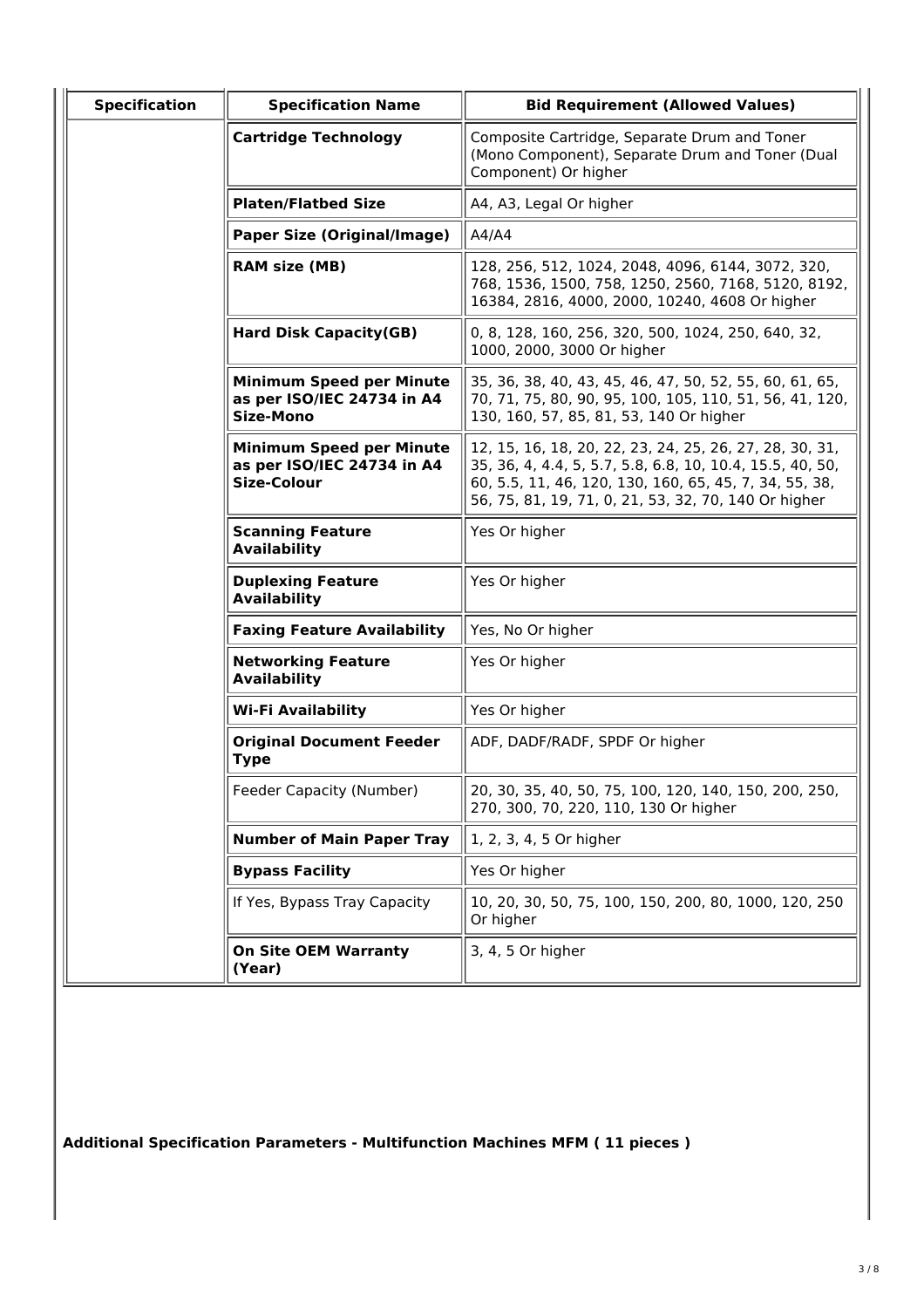| <b>Specification Parameter</b><br><b>Name</b>                                   | <b>Bid Requirement (Allowed Values)</b> |  |
|---------------------------------------------------------------------------------|-----------------------------------------|--|
| Cartridge/ Compatible Cartridge<br>should be without chip or Can<br>Be Refilled | Yes                                     |  |

\* Bidders offering must also comply with the additional specification parameters mentioned above.

### **Consignees/Reporting Officer and Quantity**

| S.No. | Consignee/Reporti<br>ng Officer | <b>Address</b>                                                    | Quantity | <b>Delivery Days</b> |
|-------|---------------------------------|-------------------------------------------------------------------|----------|----------------------|
|       | <b>BABU LAL MEENA</b>           | 302001, Room Number 8133,<br>SSO Building, Secretariat,<br>laipur |          | 90                   |

# **Buyer Added Bid Specific Terms and Conditions**

### 1. **Generic**

**Bidder financial standing:** The bidder should not be under liquidation, court receivership or similar proceedings, should not be bankrupt. Bidder to upload undertaking to this effect with bid.

### 2. **Generic**

Bidders are advised to check applicable GST on their own before quoting. Buyer will not take any responsibility in this regards. GST reimbursement will be as per actuals or as per applicable rates (whichever is lower), subject to the maximum of quoted GST %.

### 3. **Generic**

Data Sheet of the product(s) offered in the bid, are to be uploaded along with the bid documents. Buyers can match and verify the Data Sheet with the product specifications offered. In case of any unexplained mismatch of technical parameters, the bid is liable for rejection.

### 4. **Generic**

Experience Criteria: The Bidder or its OEM {themselves or through reseller(s)} should have regularly, manufactured and supplied same or similar Category Products to any Central / State Govt Organization / PSU / Public Listed Company for 3 years before the bid opening date. Copies of relevant contracts to be submitted along with bid in support of having supplied some quantity during each of the year. In case of bunch bids, the primary product having highest value should meet this criterion.

### 5. **Generic**

Installation, Commissioning, Testing, Configuration, Training (if any - which ever is applicable as per scope of supply) is to be carried out by OEM / OEM Certified resource or OEM authorised Reseller.

### 6. **Generic**

Malicious Code Certificate:

The seller should upload following certificate in the bid:- (a) This is to certify that the Hardware and the Software being offered, as part of the contract, does not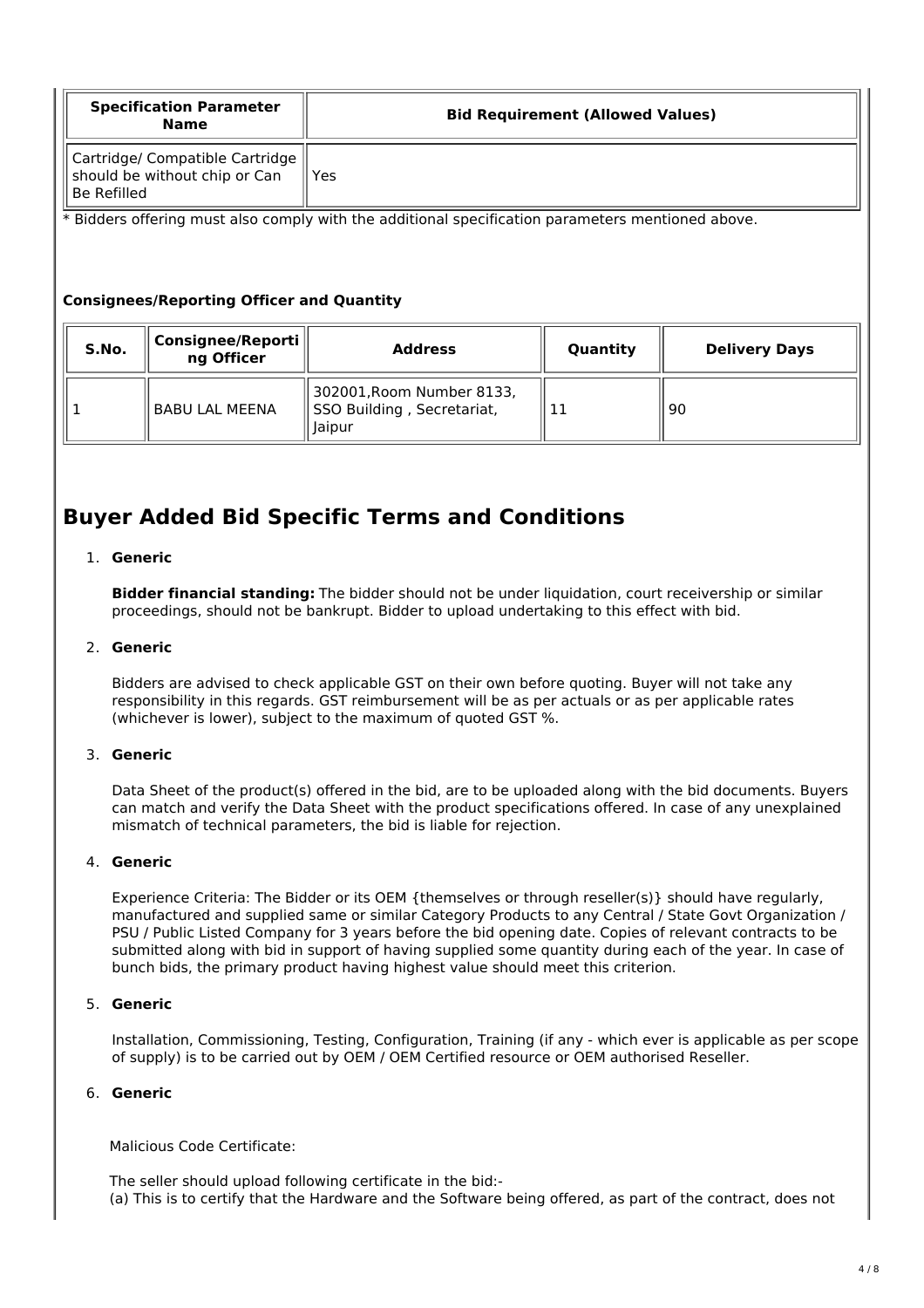contain Embedded Malicious code that would activate procedures to :-

(i) Inhibit the desires and designed function of the equipment.

(ii) Cause physical damage to the user or equipment during the exploitation.

(iii) Tap information resident or transient in the equipment/network.

(b) The firm will be considered to be in breach of the procurement contract, in case physical damage, loss of information or infringements related to copyright and Intellectual Property Right (IPRs) are caused due to activation of any such malicious code in embedded software.

### 7. **Generic**

1. The Seller shall not assign the Contract in whole or part without obtaining the prior written consent of buyer.

2. The Seller shall not sub-contract the Contract in whole or part to any entity without obtaining the prior written consent of buyer.

3. The Seller shall, notwithstanding the consent and assignment/sub-contract, remain jointly and severally liable and responsible to buyer together with the assignee/ sub-contractor, for and in respect of the due performance of the Contract and the Sellers obligations there under.

### 8. **Generic**

**Upload Manufacturer authorization:** Wherever Authorised Distributors are submitting the bid, Manufacturers Authorisation Form (MAF)/Certificate with OEM details such as name, designation, address, e-mail Id and Phone No. required to be furnished along with the bid.

### 9. **Generic**

Without prejudice to Buyer's right to price adjustment by way of discount or any other right or remedy available to Buyer, Buyer may terminate the Contract or any part thereof by a written notice to the Seller, if:

i) The Seller fails to comply with any material term of the Contract.

ii) The Seller informs Buyer of its inability to deliver the Material(s) or any part thereof within the stipulated Delivery Period or such inability otherwise becomes apparent.

iii) The Seller fails to deliver the Material(s) or any part thereof within the stipulated Delivery Period and/or to replace/rectify any rejected or defective Material(s) promptly.

iv) The Seller becomes bankrupt or goes into liquidation.

v) The Seller makes a general assignment for the benefit of creditors.

vi) A receiver is appointed for any substantial property owned by the Seller.

vii) The Seller has misrepresented to Buyer, acting on which misrepresentation Buyer has placed the Purchase Order on the Seller.

### 10. **Generic**

While generating invoice in GeM portal, the seller must upload scanned copy of GST invoice and the screenshot of GST portal confirming payment of GST.

### 11. **Financial Criteria**

**NET WORTH:** Net Worth of the OEM should be positive as per the last audited financial statement.

### 12. **Scope of Supply**

Scope of supply (Bid price to include all cost components) : Supply Installation Testing and Commissioning of Goods

### 13. **Certificates**

Bidder's offer is liable to be rejected if they don't upload any of the certificates / documents sought in the Bid document, ATC and Corrigendum if any.

### 14. **Certificates**

The bidder is required to upload, along with the bid, all relevant certificates such as BIS licence, type test certificate, approval certificates and other certificates as prescribed in the Product Specification given in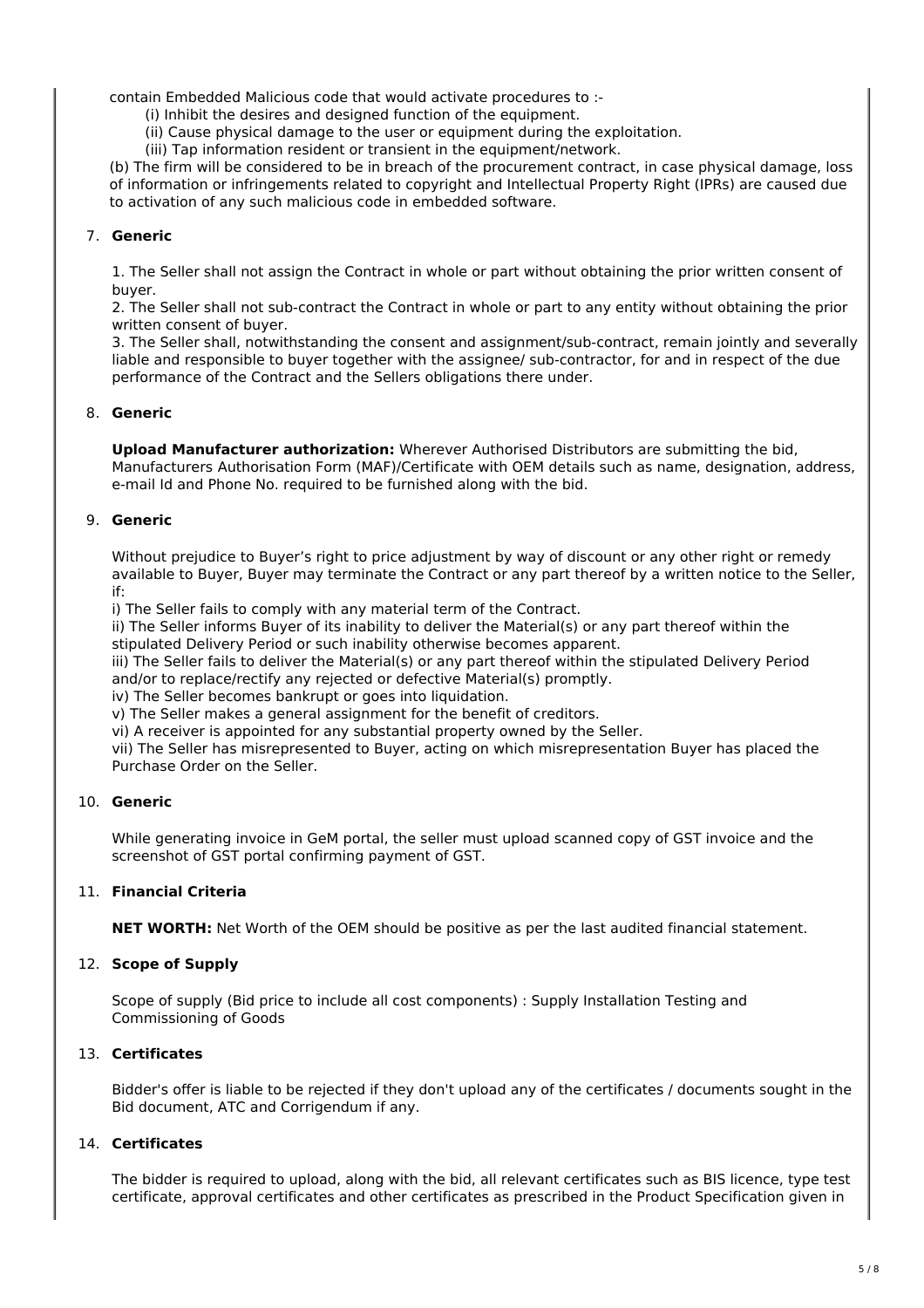the bid document.

### 15. **Turnover**

Bidder Turn Over Criteria: The minimum average annual financial turnover of the bidder during the last three years, ending on 31st March of the previous financial year, should be as indicated in the bid document. Documentary evidence in the form of certified Audited Balance Sheets of relevant periods or a certificate from the Chartered Accountant / Cost Accountant indicating the turnover details for the relevant period shall be uploaded with the bid. In case the date of constitution / incorporation of the bidder is less than 3 year old, the average turnover in respect of the completed financial years after the date of constitution shall be taken into account for this criteria.

### 16. **Turnover**

OEM Turn Over Criteria: The minimum average annual financial turnover of the OEM of the offered product during the last three years, ending on 31st March of the previous financial year, should be as indicated in the bid document. Documentary evidence in the form of certified Audited Balance Sheets of relevant periods or a certificate from the Chartered Accountant / Cost Accountant indicating the turnover details for the relevant period shall be uploaded with the bid. In case the date of constitution / incorporation of the OEM is less than 3 year old, the average turnover in respect of the completed financial years after the date of constitution shall be taken into account for this criteria. In case of bunch bids, the OEM of CATEGORY RELATED TO primary product having highest bid value should meet this criterion.

### 17. **Service & Support**

Availability of Service Centres: Bidder/OEM must have a Functional Service Centre in the State of each Consignee's Location in case of carry-in warranty. (Not applicable in case of goods having on-site warranty). If service center is not already there at the time of bidding, successful bidder / OEM shall have to establish one within 30 days of award of contract. Payment shall be released only after submission of documentary evidence of having Functional Service Centre.

### 18. **Service & Support**

Dedicated /toll Free Telephone No. for Service Support : BIDDER/OEM must have Dedicated/toll Free Telephone No. for Service Support.

### 19. **Service & Support**

Escalation Matrix For Service Support : Bidder/OEM must provide Escalation Matrix of Telephone Numbers for Service Support.

### 20. **Warranty**

Timely Servicing / rectification of defects during warranty period: After having been notified of the defects / service requirement during warranty period, Seller has to complete the required Service / Rectification within 3 days time limit. If the Seller fails to complete service / rectification with defined time limit, a penalty of 0.5% of Unit Price of the product shall be charged as penalty for each week of delay from the seller. Seller can deposit the penalty with the Buyer directly else the Buyer shall have a right to recover all such penalty amount from the Performance Security (PBG).Cumulative Penalty cannot exceed more than 10% of the total contract value after which the Buyer shall have the right to get the service / rectification done from alternate sources at the risk and cost of the Seller besides forfeiture of PBG. Seller shall be liable to re-imberse the cost of such service / rectification to the Buyer.

### 21. **Warranty**

Warranty period of the supplied products shall be 3 years from the date of final acceptance of goods or after completion of installation, commissioning & testing of goods (if included in the scope of supply), at consignee location. OEM Warranty certificates must be submitted by Successful Bidder at the time of delivery of Goods. The seller should guarantee the rectification of goods in case of any break down during the guarantee period. Seller should have well established Installation, Commissioning, Training, Troubleshooting and Maintenance Service group in INDIA for attending the after sales service. Details of Service Centres near consignee destinations are to be uploaded along with the bid.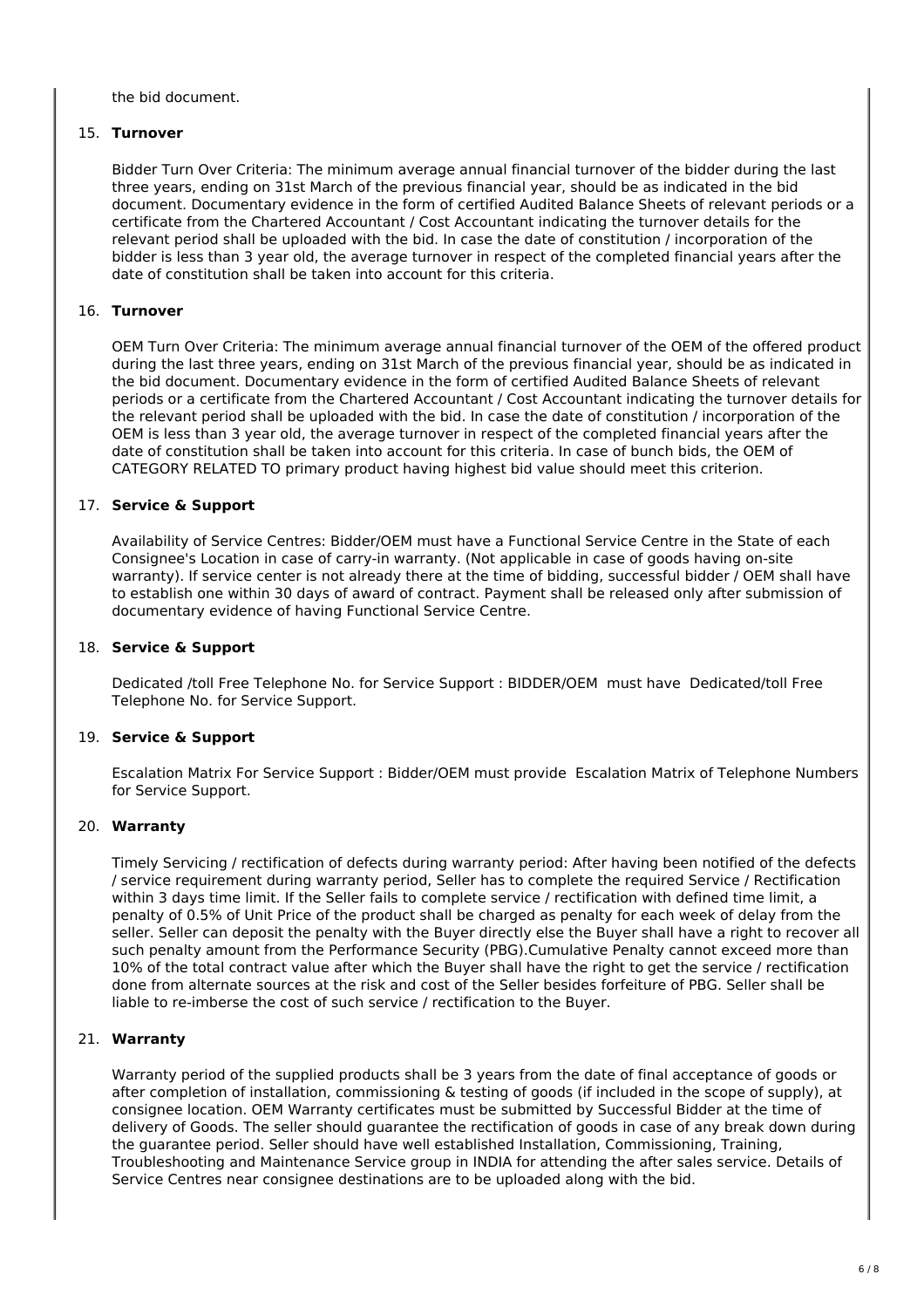### 22. **Warranty**

Successful bidder will have to ensure that adequate number of dedicated technical service personals / engineers are designated / deployed for attending to the Service Request in a time bound manner and for ensuring Timely Servicing / rectification of defects during warranty period, as per Service level agreement indicated in the relevant clause of the bid.

### 23. **Buyer Added Bid Specific ATC**

Buyer Added text based ATC clauses

- Bidder to submit valid copy of PAN Card

- Bidder to submit valid Copy of GST Certificate along with latest quarterly written so that it can be verified that there is no overdue tax

- Proof of Registration of bidder by submission of any following but not limited to

| Type of Company / firm                                                                                    | Certificate                                                                                                              |
|-----------------------------------------------------------------------------------------------------------|--------------------------------------------------------------------------------------------------------------------------|
| Any Company, registered/incorporated under<br>Companies Act, 1956/2013                                    | Valid certificate of incorporation                                                                                       |
| Proprietorship firm Registration under the                                                                | Shop Establishment certificate                                                                                           |
| shop and Commercial establishment Act, 1958                                                               |                                                                                                                          |
| Partnership firm registered under "The Indian"<br>Partnership Act, 1932".                                 | Partnership registration certificate issued by Registrar<br>of Firms or duly notarized/Registered Deed of<br>Partnership |
| A limited liability partnership (under the Limited<br>Liability Partnership Ac.2008                       | Copy of Certification of Incorporation                                                                                   |
| Society registered under Societies Registration<br>Act, 1860/Rajasthan Society Registration Act,<br>1958. | Society registration certificate                                                                                         |
| Trust Deed registered under The Indian Trusts<br>Act, 1882                                                | Certified copy of the trust deed                                                                                         |

## **Disclaimer**

.

The additional terms and conditions have been incorporated by the Buyer after approval of the Competent Authority in Buyer Organization. Buyer organization is solely responsible for the impact of these clauses on the bidding process, its outcome and consequences thereof including any eccentricity / restriction arising in the bidding process due to these ATCs and due to modification of technical specification and / or terms and conditions governing the bid. Any clause incorporated by the Buyer such as demanding Tender Sample, incorporating any clause against the MSME policy and Preference to make in India Policy, mandating any Brand names or Foreign Certification, changing the default time period for Acceptance of material or payment timeline governed by OM of Department of Expenditure shall be null and void and would not be considered part of bid. Further any reference of conditions published on any external site or reference to external documents / clauses shall also be null and void. If any seller has any objection / grievance against these additional clauses or otherwise on any aspect of this bid, they can raise their representation against the same by using the Representation window provided in the bid details field in Seller dashboard after logging in as a seller within 4 days of bid publication on GeM. Buyer is duty bound to reply to all such representations and would not be allowed to open bids if he fails to reply to such representations.